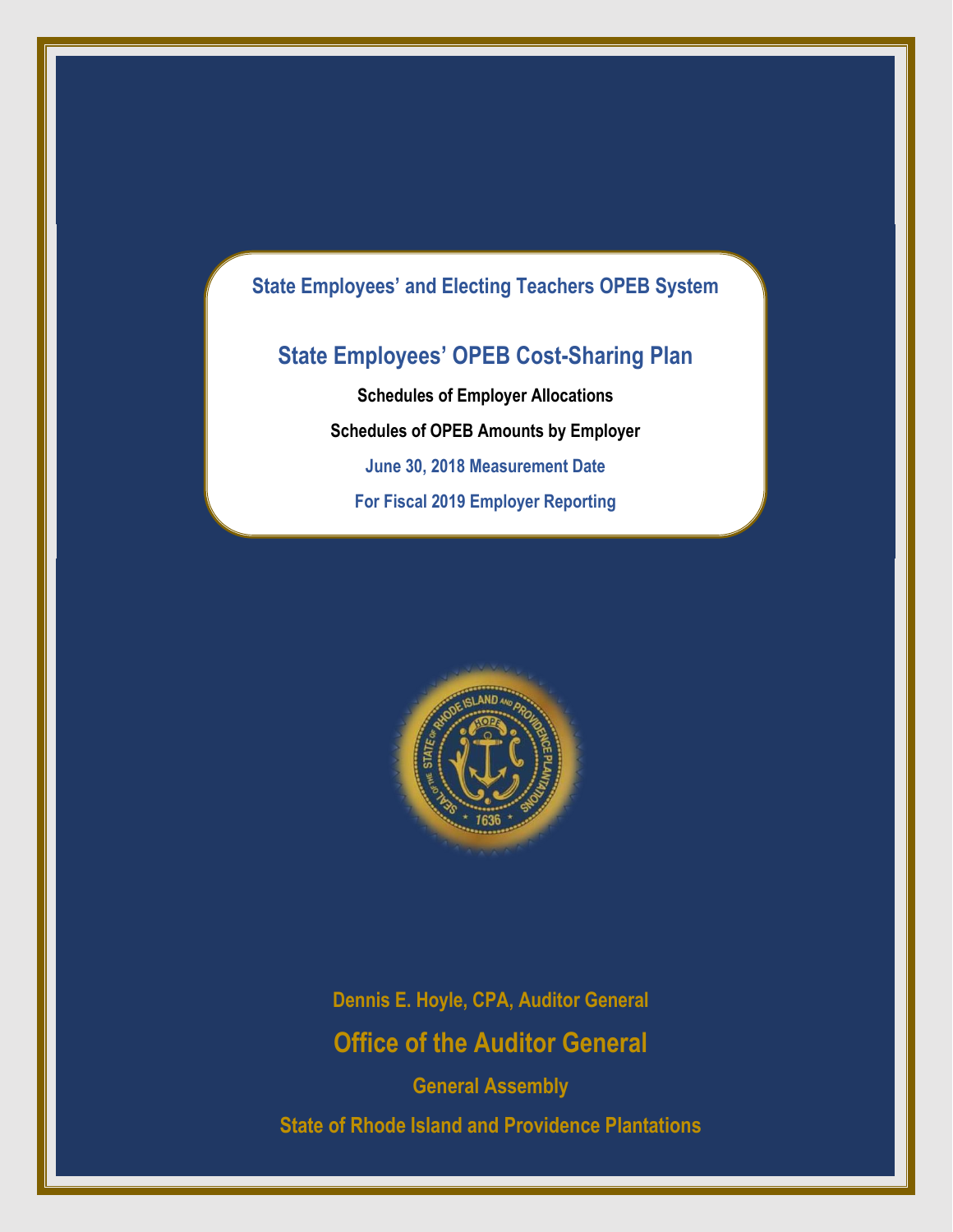

Office of the Auditor General

State of Rhode Island and Providence Plantations - General Assembly **Dennis E. Hoyle, CPA - Auditor General**

**oag.ri.gov**

33 Broad Street • Suite 201• Providence, RI • 02903-4177 tel: 401.222.2435 fax: 401.222.2111

September 30, 2019

JOINT COMMITTEE ON LEGISLATIVE SERVICES:

SPEAKER Nicholas A. Mattiello, Chairman

Senator Dominick J. Ruggerio Senator Dennis L. Algiere Representative K. Joseph Shekarchi Representative Blake A. Filippi

We have completed our audit of the Schedules of Employer Allocations and Schedules of OPEB Amounts by Employer for the **State Employees' OPEB Cost-Sharing Plan** administered by the State Employees' and Electing Teachers OPEB System of the State of Rhode Island for the fiscal year ended June 30, 2018.

**These Schedules will be used by employers participating in the State Employees' OPEB Cost-Sharing Plan to meet their fiscal 2019 financial reporting responsibilities under generally accepted accounting principles – specifically the requirements of Governmental Accounting Standards Board Statement No. 75 –** *Accounting and Financial Reporting for OPEB.* 

Other reports containing similar information for the Board of Education OPEB Cost-Sharing Plan will be issued under separate cover.

Our report is contained herein as outlined in the Table of Contents.

Sincerely,

Dennis E. Hoyle, CPA Auditor General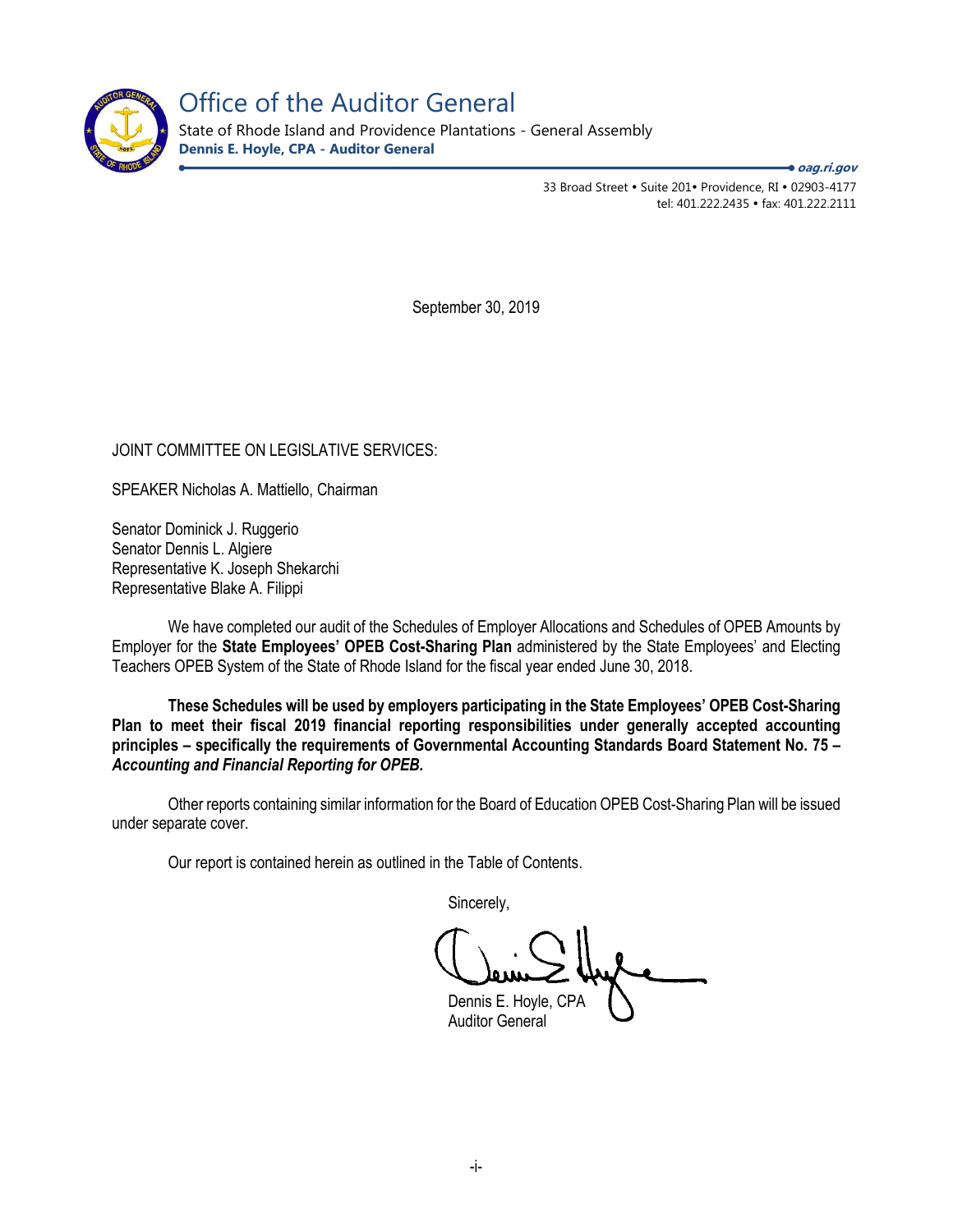**State Employees' and Electing Teachers OPEB System** 

# **State Employees' OPEB Cost-Sharing Plan**

**Schedules of Employer Allocations**

## **Schedules of OPEB Amounts by Employer**

**June 30, 2018 Measurement Date** 

# **TABLE OF CONTENTS**

## **PAGE**

|      | <b>INTRODUCTION</b>                                                        |    |
|------|----------------------------------------------------------------------------|----|
| II.  | INDEPENDENT AUDITOR'S REPORT                                               |    |
| III. | Schedule A - SCHEDULE OF EMPLOYER ALLOCATIONS - STATE EMPLOYEES            |    |
| IV.  | Schedule B - SCHEDULE OF OPEB AMOUNTS BY EMPLOYER - STATE EMPLOYEES        | 5  |
| V.   | NOTES TO SCHEDULES OF EMPLOYER ALLOCATIONS AND OPEB AMOUNTS<br>BY EMPLOYER | 10 |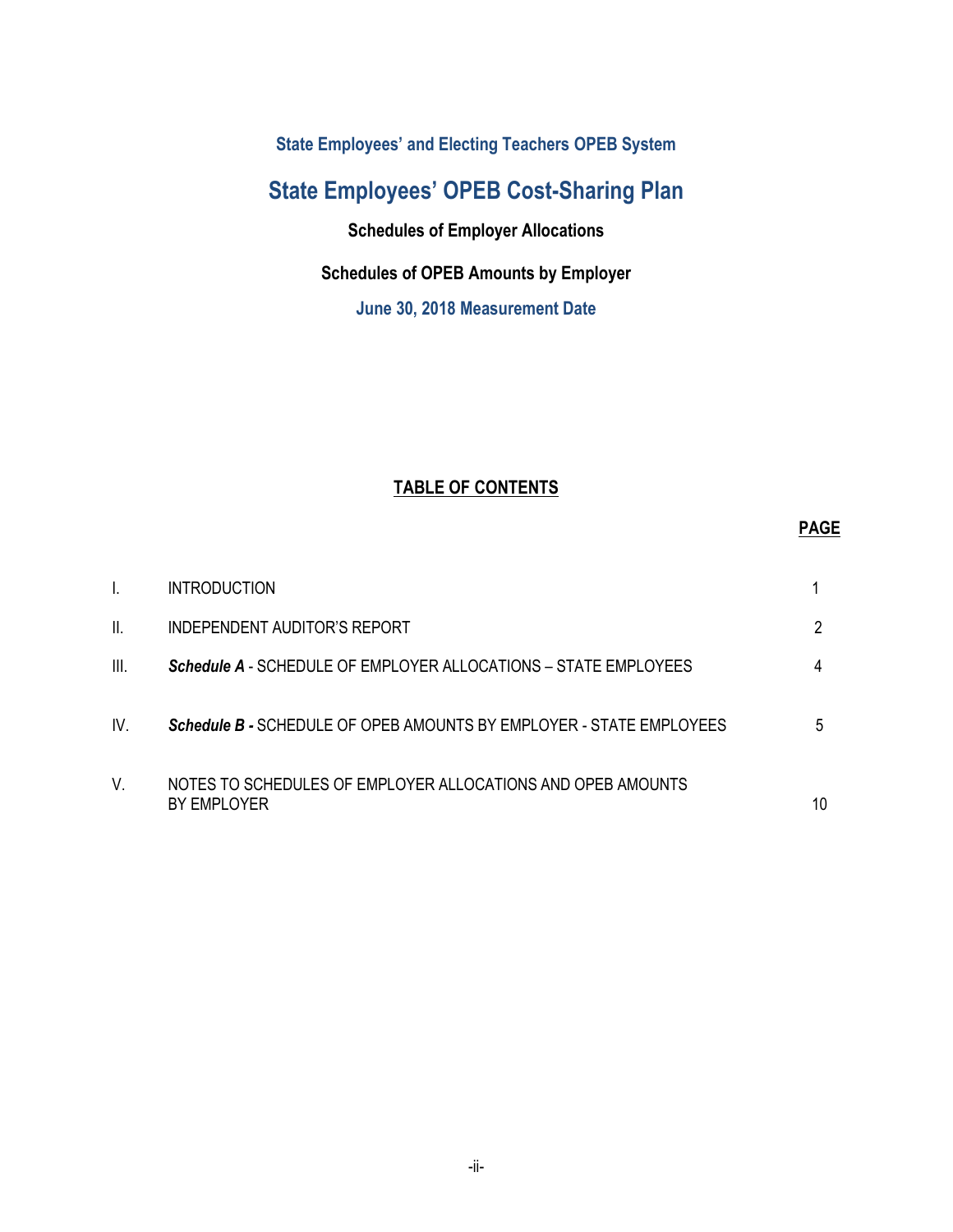### **State Employees' and Electing Teachers OPEB System**

# **State Employees' OPEB Cost-Sharing Plan**

### **Schedule of Employer Allocations**

### **Schedule of OPEB Amounts by Employer**

#### **June 30, 2018 Measurement Date**

#### **INTRODUCTION**

The **State Employees' OPEB Cost-sharing Plan** covers state employees and certain employees of quasi-public agencies. As a cost-sharing plan, separate valuations are not made for individual employers participating in the plan.

As a cost-sharing plan – the net OPEB liability is apportioned based on proportionate contributions – see Schedule A.

**The measurement date is June 30, 2018 – the information included herein is intended for use in Fiscal 2019 financial reporting by employers participating in the State Employees' OPEB Cost-sharing Plan.** These include the State of Rhode Island and certain component units of the State of Rhode Island.

The net OPEB liability and other measures included herein have been developed consistent with the requirements of GASB Statement No. 75 – *Accounting and Financial Reporting for OPEB*. Such amounts are intended for accounting and financial reporting by governments which prepare their financial statements in accordance with generally accepted accounting principles as promulgated by the Governmental Accounting Standards Board. These amounts may and will likely differ from amounts reported in actuarial valuations used to measure actuarially determined contribution amounts consistent with the plan's adopted funding policies.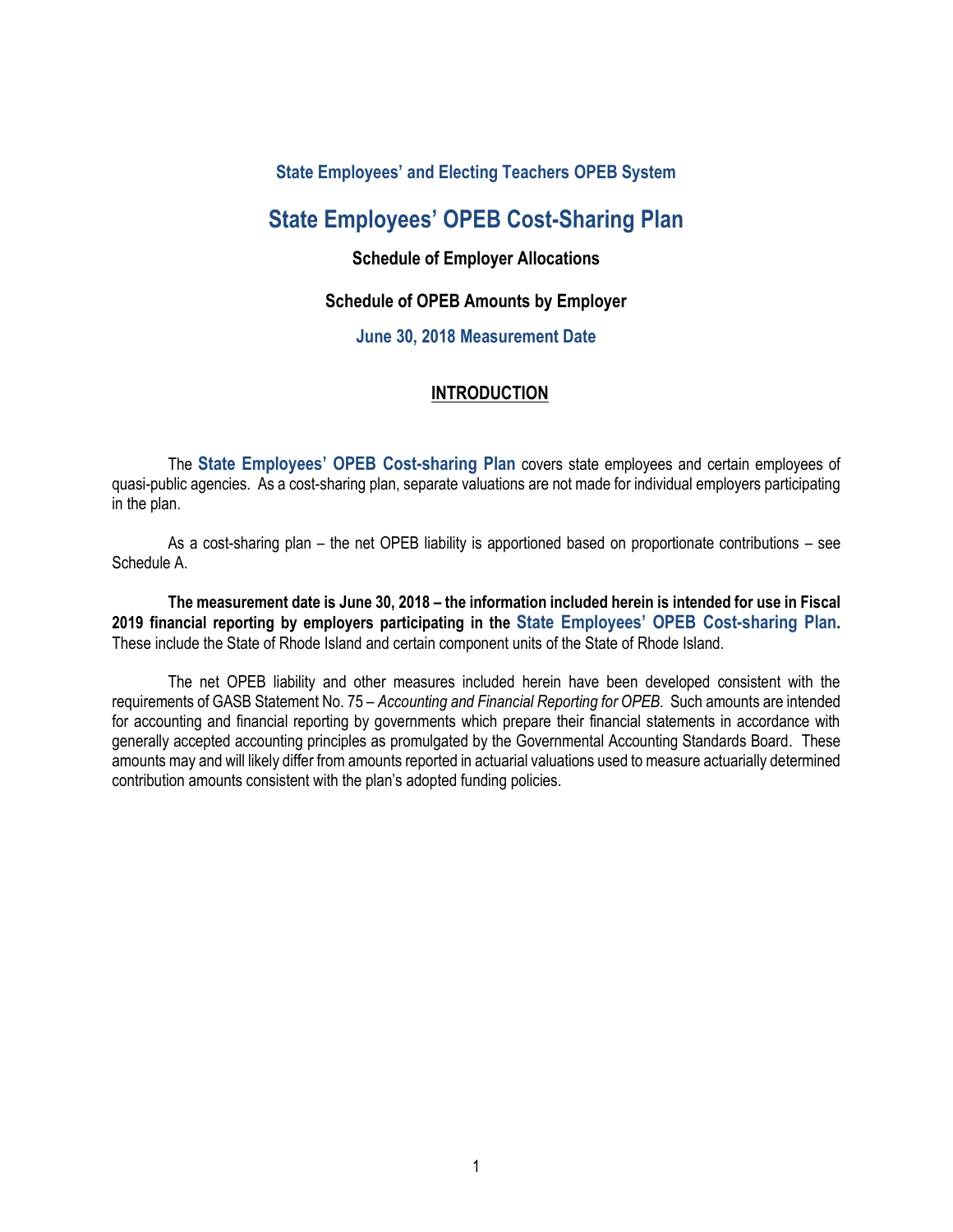

State of Rhode Island and Providence Plantations - General Assembly **Dennis E. Hoyle, CPA - Auditor General**

**oag.ri.gov**

33 Broad Street • Suite 201• Providence, RI • 02903-4177 tel: 401.222.2435 · fax: 401.222.2111

### **INDEPENDENT AUDITOR'S REPORT**

JOINT COMMITTEE ON LEGISLATIVE SERVICES, GENERAL ASSEMBLY STATE OF RHODE ISLAND AND PROVIDENCE PLANTATIONS:

### TRUSTEES OF THE STATE EMPLOYEES' AND ELECTING TEACHERS OPEB SYSTEM:

#### *Report on Schedules*

We have audited the accompanying Schedule of Employer Allocations of the STATE EMPLOYEES' OPEB COST-SHARING PLAN (the Plan) as of and for the year ended June 30, 2018, and the related notes. We have also audited the total for all entities of the columns titled ending net OPEB liability, total deferred outflows of resources, total deferred inflows of resources, and total OPEB expense (specified column totals) included in the accompanying Schedule of OPEB Amounts by Employer as of and for the year ended June 30, 2018, and the related notes.

#### *Management's Responsibility for the Schedules*

Management is responsible for the preparation and fair presentation of these schedules in accordance with accounting principles generally accepted in the United States of America; this includes the design, implementation, and maintenance of internal control relevant to the preparation and fair presentation of the schedules that are free from material misstatement, whether due to fraud or error.

#### *Auditor's Responsibility*

Our responsibility is to express opinions on the Schedule of Employer Allocations and the specified column totals included in the Schedules of OPEB Amounts by Employer based on our audit. We conducted our audit in accordance with auditing standards generally accepted in the United States of America. Those standards require that we plan and perform the audit to obtain reasonable assurance about whether the schedules of employer allocations and specified column totals included in the Schedule of OPEB Amounts by Employer are free from material misstatement.

An audit involves performing procedures to obtain audit evidence about the amounts and disclosures in the schedules of employer allocations and specified column totals included in the Schedule of OPEB Amounts by Employer. The procedures selected depend on the auditor's judgment, including the assessment of the risks of material misstatement of the schedules of employer allocations and specified column totals included in the schedules of OPEB amounts by employer, whether due to fraud or error. In making those risk assessments, the auditor considers internal control relevant to the entity's preparation and fair presentation of the schedules of employer allocations and specified column totals included in the Schedule of OPEB Amounts by Employer in order to design audit procedures that are appropriate in the circumstances, but not for the purpose of expressing an opinion on the effectiveness of the entity's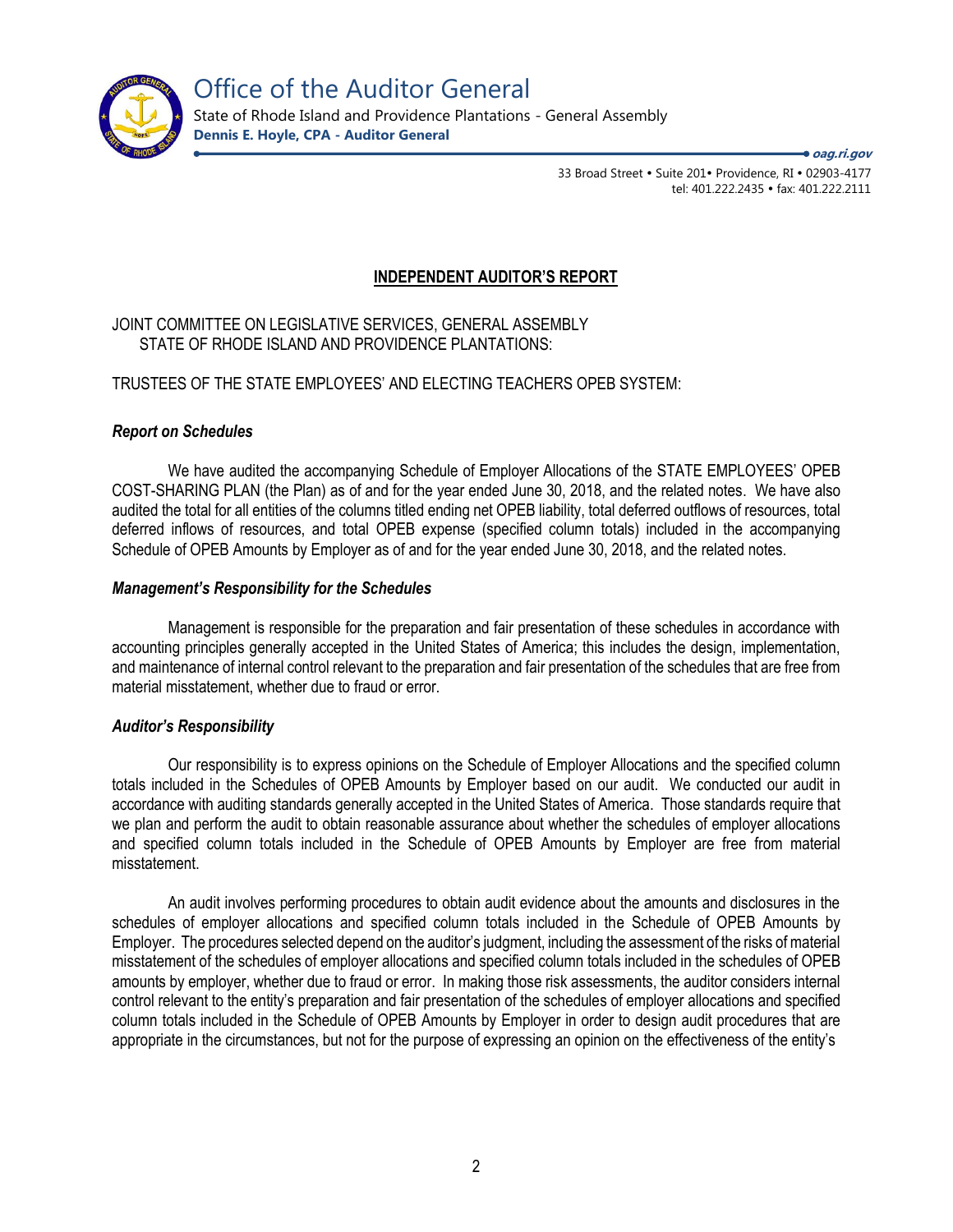Joint Committee on Legislative Services, General Assembly Trustees of the State Employees' and Electing Teachers OPEB System:

internal control. Accordingly, we express no such opinion. An audit also includes evaluating the appropriateness of accounting policies used and the reasonableness of significant accounting estimates made by management, as well as evaluating the overall presentation of the schedules of employer allocations and specified column totals included in the Schedule of OPEB Amounts by Employer.

We believe that the audit evidence we have obtained is sufficient and appropriate to provide a basis for our audit opinions.

#### *Opinions*

In our opinion, the schedules referred to above present fairly, in all material respects, the employer allocations for State employees and ending net OPEB liability, total deferred outflows of resources, total deferred inflows of resources, and total OPEB expense for the total of all participating State employee entities for the State Employees' Cost-Sharing Plan as of and for the year ended June 30, 2018, in accordance with accounting principles generally accepted in the United States of America.

#### *Other Matter*

We have audited, in accordance with auditing standards generally accepted in the United States of America, the financial statements of the State Employees' OPEB Plan within the State Employees' and Electing Teachers OPEB System of the State of Rhode Island as of and for the year ended June 30, 2018, and our report thereon, dated September 27, 2019 expressed an unmodified opinion on those financial statements.

#### *Restriction on Use*

Our report is intended solely for the information and use of the State Employees' and Electing Teachers OPEB System's management, the trustees of State Employees' and Electing Teachers OPEB System, the System's employers and their auditors and is not intended to be and should not be used by anyone other than these specified parties.

Dennis E. Hoyle, CPA Auditor General

September 27, 2019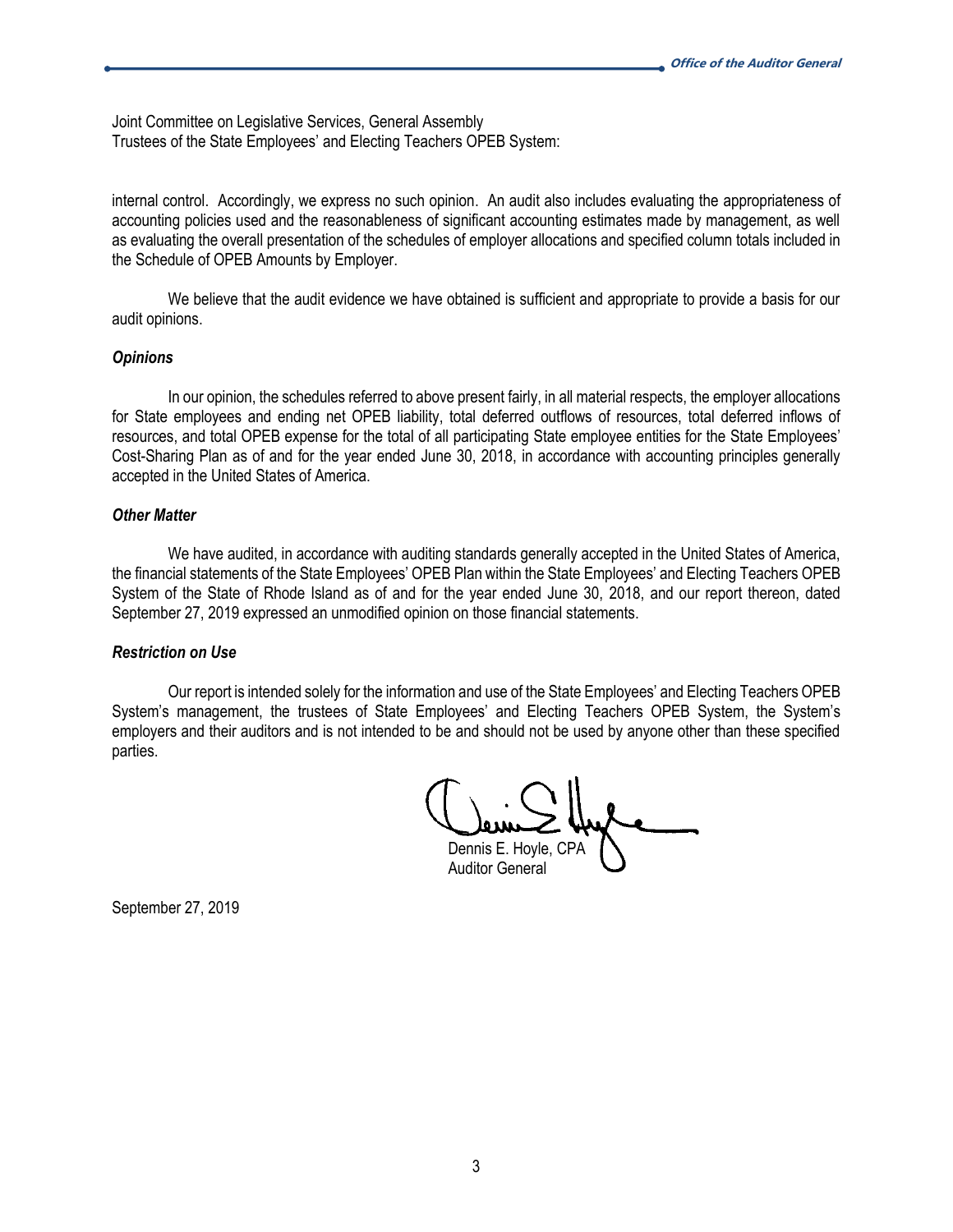# **STATE EMPLOYEES' AND ELECTING TEACHERS OPEB SYSTEM**  *STATE EMPLOYEES' OPEB COST SHARING PLAN Schedule of Employer Allocations*

| State, proprietary fund, or component<br>unit | Fiscal 2018 employer contribution |                |  |  |  |  |  |
|-----------------------------------------------|-----------------------------------|----------------|--|--|--|--|--|
|                                               | Amount                            | %              |  |  |  |  |  |
| State of Rhode Island                         | \$<br>37,796,168                  | 89.42626854%   |  |  |  |  |  |
| University of Rhode Island                    | 2,312,135                         | 5.47054414%    |  |  |  |  |  |
| Rhode Island College                          | 800,336                           | 1.89360631%    |  |  |  |  |  |
| Community College of Rhode Island             | 588,358                           | 1.39206336%    |  |  |  |  |  |
| Lottery                                       | 321,667                           | 0.76106868%    |  |  |  |  |  |
| Division of Higher Education Assistance       | 58,802                            | 0.13912636%    |  |  |  |  |  |
| Narragansett Bay Commission                   | 345,990                           | 0.81861724%    |  |  |  |  |  |
| Rhode Island Commerce Corporation             | 5,716                             | 0.01352414%    |  |  |  |  |  |
| Rhode Island Airport Corporation              | 36,002                            | 0.08518124%    |  |  |  |  |  |
|                                               | 42,265,174                        | 100.000000010% |  |  |  |  |  |

*See notes to schedules.*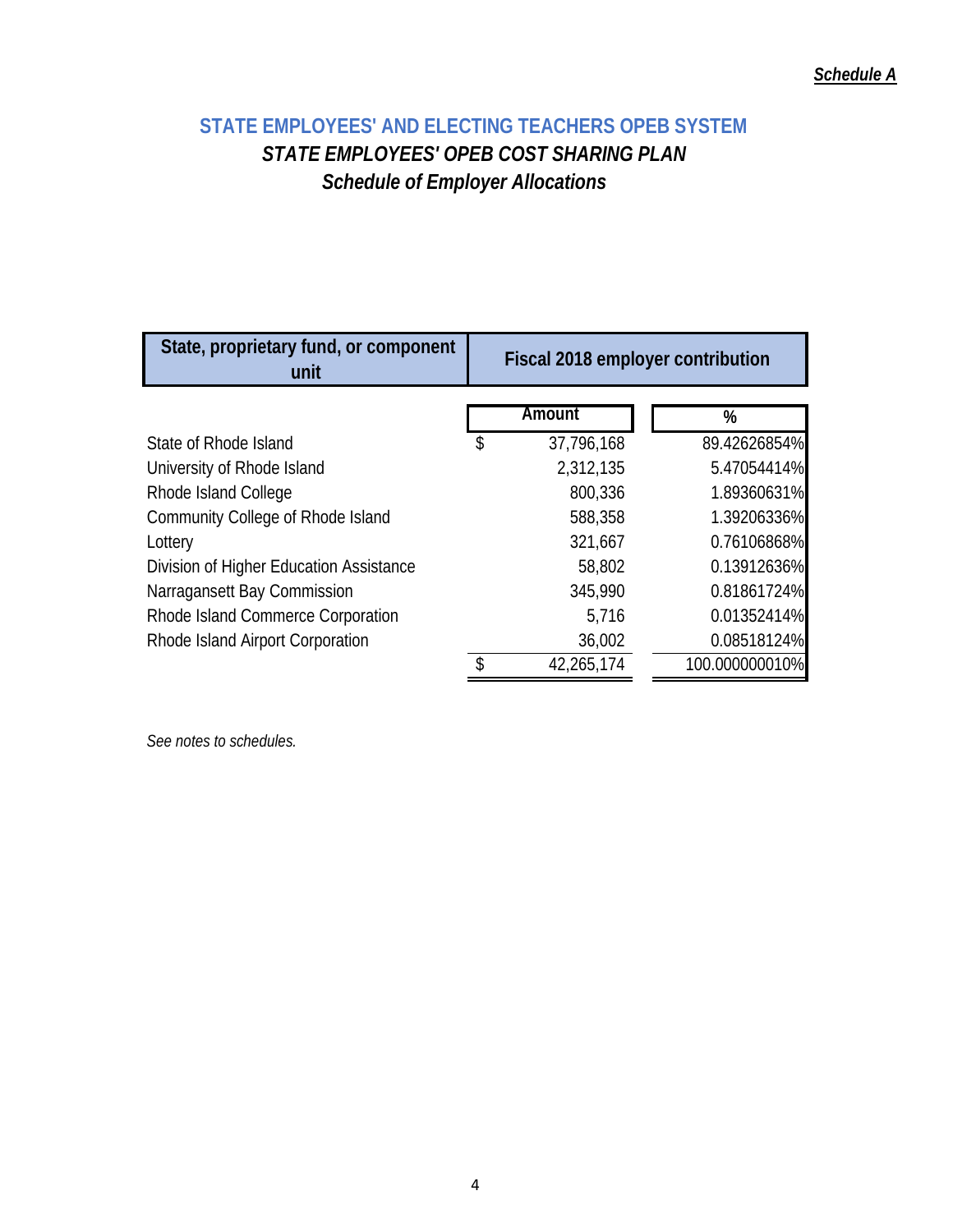| <b>Participating Employer</b>                                                                                                                                                                                                                                                  | FY 2018<br>Contributions                                                                         | Proportionate<br>Share                                                                                                                  | Net OPEB<br>Liability<br>Beginning of<br>Year                                                                     | Total<br><b>OPEB</b><br>Expense                                                                            | Ending<br><b>Net OPEB</b><br>Liability                                                                        |
|--------------------------------------------------------------------------------------------------------------------------------------------------------------------------------------------------------------------------------------------------------------------------------|--------------------------------------------------------------------------------------------------|-----------------------------------------------------------------------------------------------------------------------------------------|-------------------------------------------------------------------------------------------------------------------|------------------------------------------------------------------------------------------------------------|---------------------------------------------------------------------------------------------------------------|
| State of Rhode Island<br>University of Rhode Island<br>Rhode Island College<br>Community College of Rhode Island<br>Lottery<br>Division of Higher Education Assistance<br>Narragansett Bay Commission<br>Rhode Island Commerce Corporation<br>Rhode Island Airport Corporation | 37,796,168<br>2,312,135<br>800,336<br>588,358<br>321,667<br>58,802<br>345,990<br>5,716<br>36,002 | 89.42626854% \$<br>5.47054414%<br>1.89360631%<br>1.39206336%<br>0.76106868%<br>0.13912636%<br>0.81861724%<br>0.01352414%<br>0.08518124% | 463,596,595 \$<br>29,240,408<br>10,135,363<br>7,462,946<br>3,863,547<br>374,790<br>4,265,419<br>67,762<br>437,010 | $34,749,705$ \ \ \$<br>2,005,197<br>692,184<br>507,202<br>306,960<br>101,509<br>315,143<br>5,577<br>33,727 | 455,474,747<br>27,863,116<br>9,644,702<br>7,090,193<br>3,876,354<br>708,615<br>4,169,461<br>68,885<br>433,851 |
| <b>Total for All Employers</b>                                                                                                                                                                                                                                                 | 42,265,174                                                                                       | 100.00000000% \$                                                                                                                        | $519,443,840$ \$                                                                                                  | $38,717,204$ \$                                                                                            | 509,329,924                                                                                                   |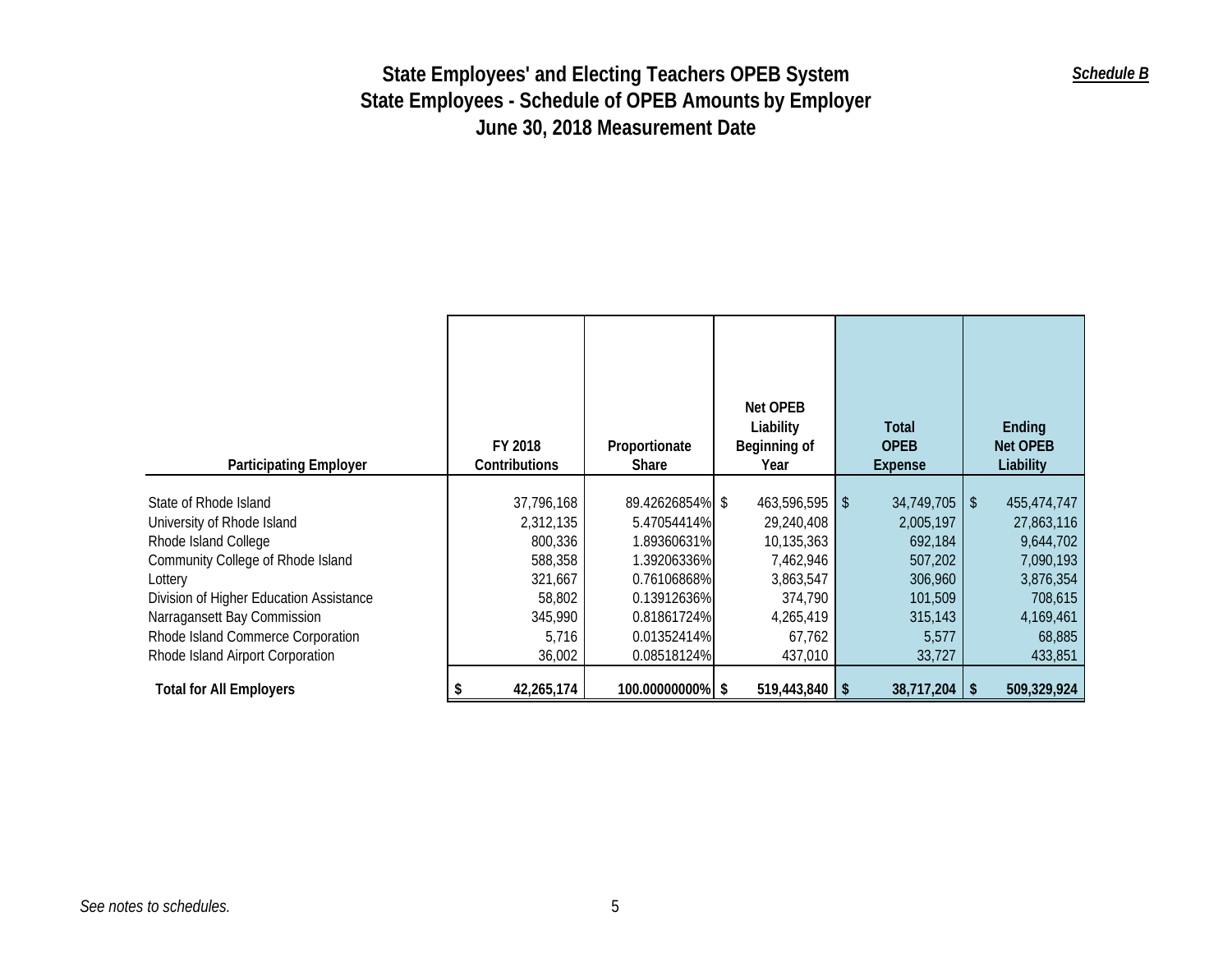|                                         | Collective Deferred Outflows for Plan as a Whole<br><b>Unrecognized Current Year Deferred Outflow of Resources</b> |  |    |                                  |  |                                  |                           |                                                                               |  |                                 |
|-----------------------------------------|--------------------------------------------------------------------------------------------------------------------|--|----|----------------------------------|--|----------------------------------|---------------------------|-------------------------------------------------------------------------------|--|---------------------------------|
|                                         | <b>Differences</b><br><b>Between</b><br>Expected                                                                   |  |    |                                  |  | Net Difference<br><b>Between</b> |                           | Changes in<br>Proportion and<br><b>Differences</b><br><b>Between Employer</b> |  |                                 |
|                                         |                                                                                                                    |  |    |                                  |  | Projected<br>and Actual          |                           | Contributions and<br>Proportionate                                            |  | Total<br><b>Deferred</b>        |
| <b>Participating Employer</b>           | and Actual<br>Experience                                                                                           |  |    | Changes of<br><b>Assumptions</b> |  | Investment<br>Earnings           | Share of<br>Contributions |                                                                               |  | <b>Outflows</b><br>of Resources |
|                                         |                                                                                                                    |  |    |                                  |  |                                  |                           |                                                                               |  |                                 |
| State of Rhode Island                   |                                                                                                                    |  | \$ | 23,492,877 \$                    |  |                                  |                           | $800,356$ \$                                                                  |  | 24,293,233                      |
| University of Rhode Island              |                                                                                                                    |  |    | 1,437,148                        |  |                                  |                           |                                                                               |  | 1,437,148                       |
| Rhode Island College                    |                                                                                                                    |  |    | 497,463                          |  |                                  |                           |                                                                               |  | 497,463                         |
| Community College of Rhode Island       |                                                                                                                    |  |    | 365,704                          |  |                                  |                           |                                                                               |  | 365,704                         |
| Lottery                                 |                                                                                                                    |  |    | 199,938                          |  |                                  |                           | 77,879                                                                        |  | 277,817                         |
| Division of Higher Education Assistance |                                                                                                                    |  |    | 36,550                           |  |                                  |                           | 301,781                                                                       |  | 338,331                         |
| Narragansett Bay Commission             |                                                                                                                    |  |    | 215,056                          |  |                                  |                           |                                                                               |  | 215,056                         |
| Rhode Island Commerce Corporation       |                                                                                                                    |  |    | 3,553                            |  |                                  |                           | 2,160                                                                         |  | 5,713                           |
| Rhode Island Airport Corporation        |                                                                                                                    |  |    | 22,378                           |  |                                  |                           | 4,732                                                                         |  | 27,110                          |
| <b>Total for All Employers</b>          |                                                                                                                    |  |    | 26,270,667   \$                  |  |                                  |                           | $1,186,908$ \ \$                                                              |  | 27,457,575                      |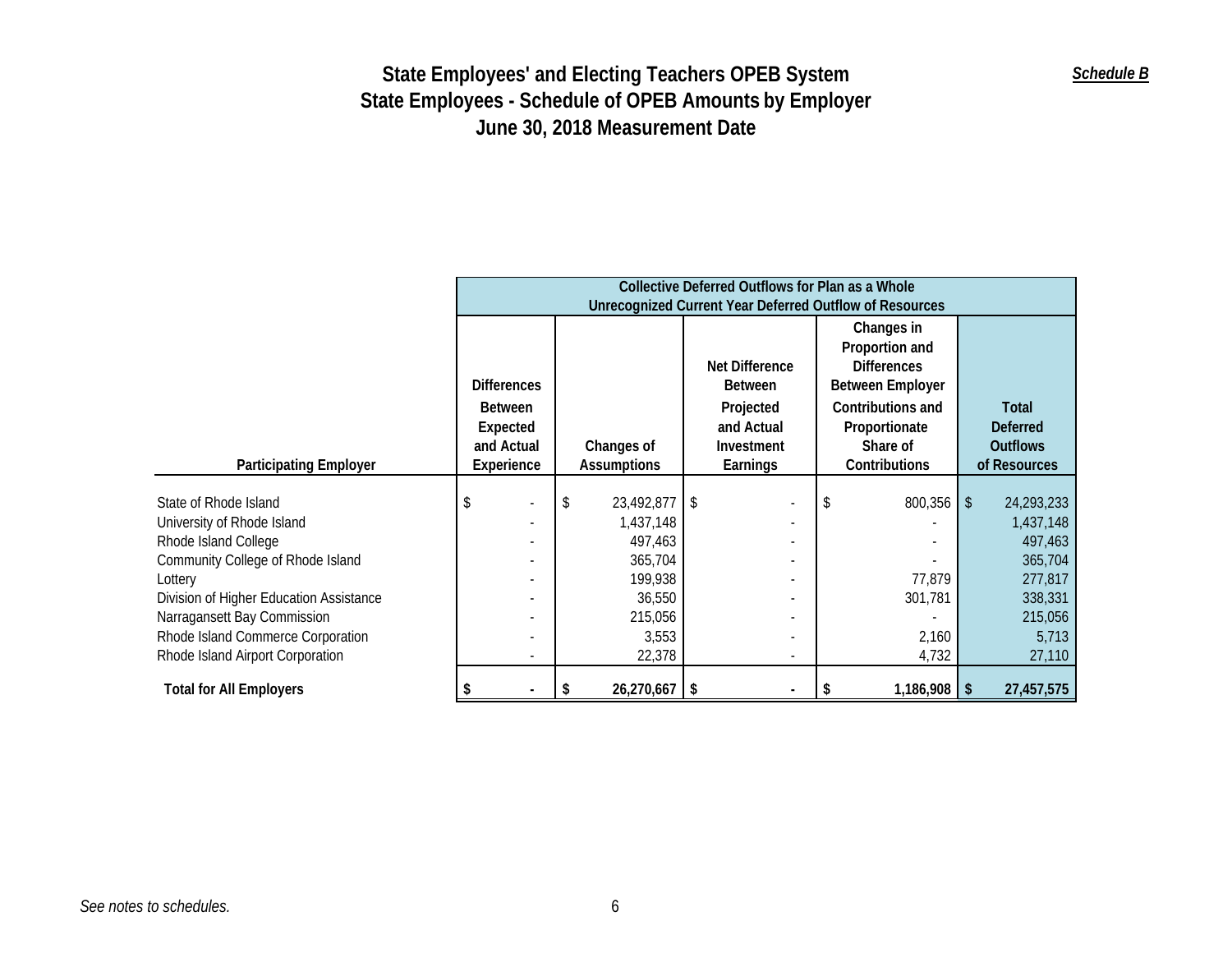|                                                                       | Collective Deferred Inflows for Plan as a Whole |                                                        |                        |                                                                               |                                                   |                                                 |  |  |  |
|-----------------------------------------------------------------------|-------------------------------------------------|--------------------------------------------------------|------------------------|-------------------------------------------------------------------------------|---------------------------------------------------|-------------------------------------------------|--|--|--|
|                                                                       |                                                 | Unrecognized Current Year Deferred Inflow of Resources |                        |                                                                               |                                                   |                                                 |  |  |  |
|                                                                       | <b>Differences</b>                              | <b>Net Difference</b><br><b>Between</b>                |                        | Changes in<br>Proportion and<br><b>Differences</b><br><b>Between Employer</b> |                                                   | Total                                           |  |  |  |
|                                                                       | Between<br>Expected<br>and Actual               | Projected<br>and Actual                                |                        | Contributions and<br>Proportionate<br>Share of                                | <b>Total</b><br><b>Deferred</b><br><b>Inflows</b> | <b>Deferred</b><br>(Inflows) and<br>Outflows of |  |  |  |
| <b>Participating Employer</b>                                         | Experience                                      | Changes of<br><b>Assumptions</b>                       | Investment<br>Earnings | Contributions                                                                 | of Resources                                      | <b>Resources</b>                                |  |  |  |
| State of Rhode Island                                                 | 22,984,751                                      | $\overline{1}$                                         | $8,421,294$ \$         |                                                                               | $31,406,045$ \$                                   | (7, 112, 812)                                   |  |  |  |
| University of Rhode Island<br>Rhode Island College                    | ,406,064<br>486,703                             |                                                        | 515,162<br>178,321     | 714,782<br>259,493                                                            | 2,636,008<br>924,517                              | (1, 198, 860)<br>(427, 054)                     |  |  |  |
| Community College of Rhode Island                                     | 357,794                                         |                                                        | 131,091                | 201,213                                                                       | 690,098                                           | (324, 394)                                      |  |  |  |
| Lottery<br>Division of Higher Education Assistance                    | 195,614<br>35,759                               |                                                        | 71,670<br>13,102       |                                                                               | 267,284<br>48,861                                 | 10,533<br>289,470                               |  |  |  |
| Narragansett Bay Commission                                           | 210,405                                         |                                                        | 77,089                 | 11,420                                                                        | 298,914                                           | (83, 858)                                       |  |  |  |
| Rhode Island Commerce Corporation<br>Rhode Island Airport Corporation | 3,476<br>21,894                                 |                                                        | 1,274<br>8,021         | $\overline{\phantom{a}}$                                                      | 4,750<br>29,915                                   | 963<br>(2,805)                                  |  |  |  |
| <b>Total for All Employers</b>                                        | $25,702,460$ \$                                 |                                                        | $9,417,024$ \$<br>S    | $1,186,908$ \$                                                                | $36,306,392$ \$                                   | (8,848,817)                                     |  |  |  |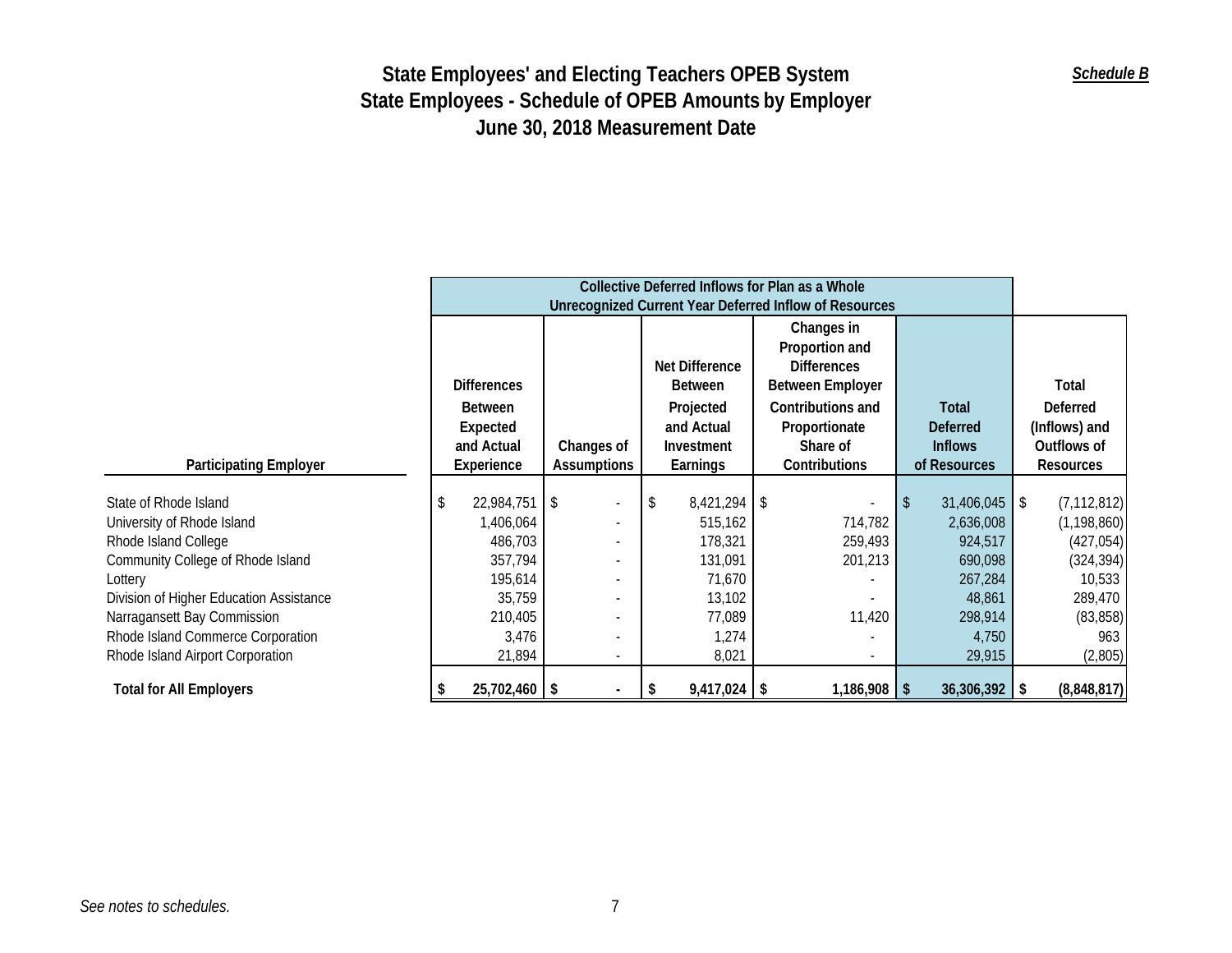|                                         | Recognition of Existing Deferred Outflows (Inflows) of Resources for<br><b>Future Years Ending June 30</b> |                  |  |                  |  |                    |  |                 |  |            |     |            |
|-----------------------------------------|------------------------------------------------------------------------------------------------------------|------------------|--|------------------|--|--------------------|--|-----------------|--|------------|-----|------------|
|                                         |                                                                                                            |                  |  |                  |  |                    |  |                 |  |            |     |            |
|                                         |                                                                                                            |                  |  |                  |  |                    |  |                 |  |            |     |            |
| <b>Participating Employer</b>           |                                                                                                            | 2020             |  | 2021             |  | 2022               |  | 2023            |  | 2024       |     | Thereafter |
|                                         |                                                                                                            |                  |  |                  |  |                    |  |                 |  |            |     |            |
| State of Rhode Island                   | \$                                                                                                         | $(2,166,941)$ \$ |  | $(2,166,941)$ \$ |  | $(2, 166, 939)$ \$ |  | $(743, 677)$ \$ |  | 294,199 \$ |     | (162, 513) |
| University of Rhode Island              |                                                                                                            | (253, 135)       |  | (253, 135)       |  | (253, 134)         |  | (166, 068)      |  | (102, 577) |     | (170, 811) |
| Rhode Island College                    |                                                                                                            | (89, 528)        |  | (89, 528)        |  | (89, 528)          |  | (59, 390)       |  | (37, 413)  |     | (61, 669)  |
| Community College of Rhode Island       |                                                                                                            | (67, 465)        |  | (67, 465)        |  | (67, 465)          |  | (45, 309)       |  | (29, 153)  |     | (47, 537)  |
| Lottery                                 |                                                                                                            | (7, 222)         |  | (7, 222)         |  | (7, 222)           |  | 4,891           |  | 13,723     |     | 13,586     |
| Division of Higher Education Assistance |                                                                                                            | 44,075           |  | 44,075           |  | 44,075             |  | 46,289          |  | 47,904     |     | 63,051     |
| Narragansett Bay Commission             |                                                                                                            | (22, 796)        |  | (22, 796)        |  | (22, 796)          |  | (9, 767)        |  | (267)      |     | (5, 436)   |
| Rhode Island Commerce Corporation       |                                                                                                            | (6)              |  | (6)              |  | (6)                |  | 209             |  | 366        |     | 405        |
| Rhode Island Airport Corporation        |                                                                                                            | (1, 437)         |  | (1, 437)         |  | (1, 437)           |  | (82)            |  | 907        |     | 682        |
| <b>Total for All Employers</b>          |                                                                                                            | $(2,564,454)$ \$ |  | $(2,564,454)$ \$ |  | $(2,564,452)$ \$   |  | $(972, 904)$ \$ |  | 187,690    | l S | (370, 243) |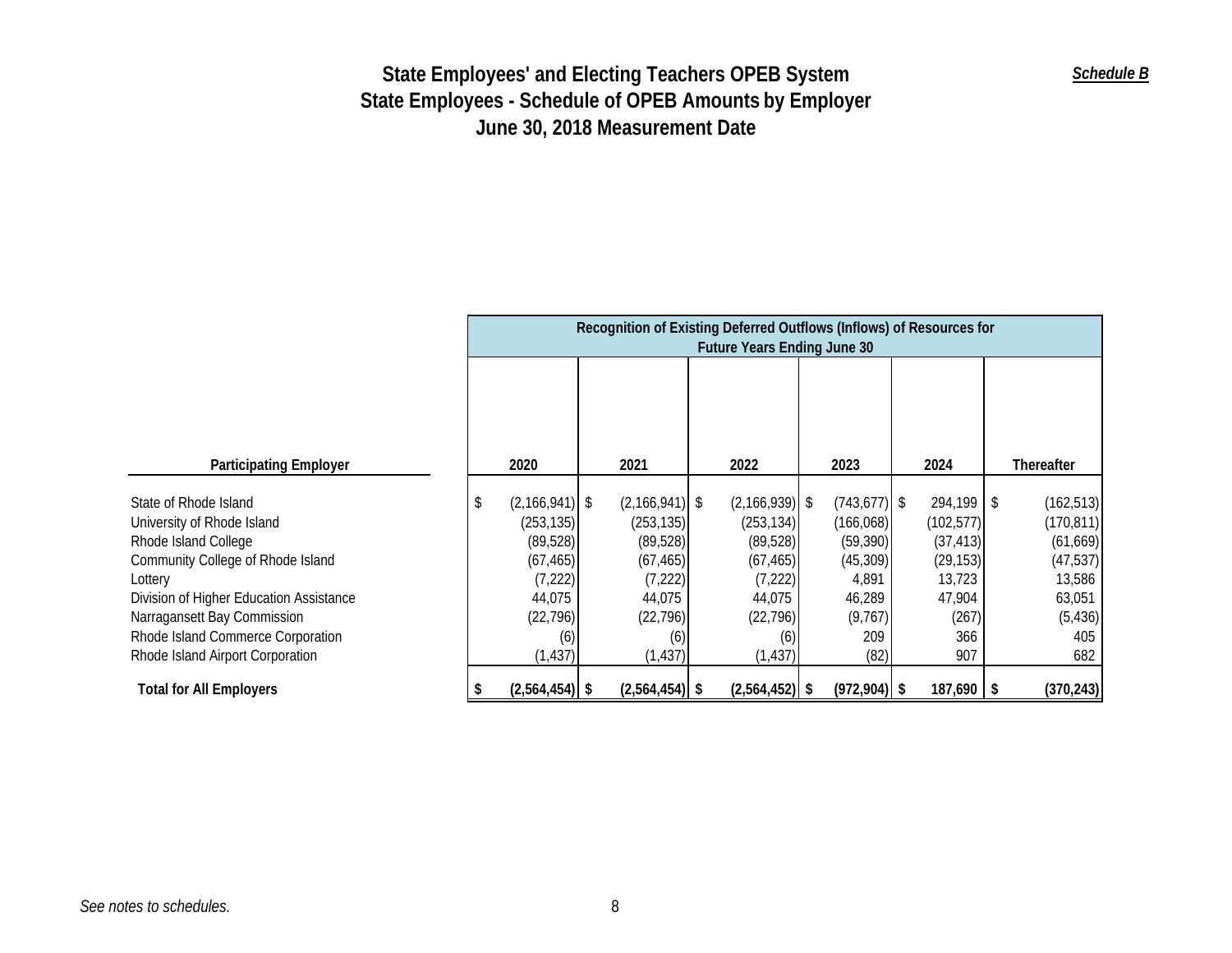|                                                                                                                                                                                                                                            | <b>Discount Rate Sensitivity</b> |                                                                                                          |  |                                                                                                             |           |                                                                                                    |  |          |                                                                                                         |                 | <b>Health Care Trend Rate Sensitivity</b>                                                          |            |                                                                                                     |
|--------------------------------------------------------------------------------------------------------------------------------------------------------------------------------------------------------------------------------------------|----------------------------------|----------------------------------------------------------------------------------------------------------|--|-------------------------------------------------------------------------------------------------------------|-----------|----------------------------------------------------------------------------------------------------|--|----------|---------------------------------------------------------------------------------------------------------|-----------------|----------------------------------------------------------------------------------------------------|------------|-----------------------------------------------------------------------------------------------------|
|                                                                                                                                                                                                                                            |                                  |                                                                                                          |  |                                                                                                             |           |                                                                                                    |  |          |                                                                                                         |                 |                                                                                                    |            |                                                                                                     |
|                                                                                                                                                                                                                                            | <b>Ending Net OPEB Liability</b> |                                                                                                          |  |                                                                                                             |           |                                                                                                    |  |          |                                                                                                         |                 | <b>Ending Net OPEB Liability</b>                                                                   |            |                                                                                                     |
| <b>Participating Employer</b>                                                                                                                                                                                                              |                                  | 1% Lower<br>4.00%                                                                                        |  | 5.00%                                                                                                       | 1% Higher |                                                                                                    |  | 1% Lower |                                                                                                         | <b>Baseline</b> |                                                                                                    | 1% Higher  |                                                                                                     |
| State of Rhode Island<br>University of Rhode Island<br>Rhode Island College<br>Community College of Rhode Island<br>Lottery<br>Division of Higher Education Assistance<br>Narragansett Bay Commission<br>Rhode Island Commerce Corporation | \$                               | $534,885,130$ \$<br>32,720,951<br>11,326,222<br>8,326,343<br>4,552,182<br>832,159<br>4,896,392<br>80,895 |  | $455,474,747$ \ \ \$<br>27,863,116<br>9,644,702<br>7,090,193<br>3,876,354<br>708,615<br>4,169,461<br>68,885 |           | 389,428,891<br>23,822,841<br>8,246,178<br>6,062,084<br>3,314,265<br>605,863<br>3,564,871<br>58,896 |  | \$       | $375,390,340$ \$<br>22,964,050<br>7,948,911<br>5,843,551<br>3,194,789<br>584,022<br>3,436,361<br>56,773 |                 | 455,474,747<br>27,863,116<br>9,644,702<br>7,090,193<br>3,876,354<br>708,615<br>4,169,461<br>68,885 | $\sqrt{3}$ | 555,388,465<br>33,975,217<br>11,760,381<br>8,645,510<br>4,726,677<br>864,058<br>5,084,081<br>83,996 |
| Rhode Island Airport Corporation<br><b>Total for All Employers</b>                                                                                                                                                                         |                                  | 509,492<br>$598,129,766$ \$                                                                              |  | 433,851<br>$509,329,924$ \$                                                                                 |           | 370,941<br>435,474,830                                                                             |  |          | 357,569<br>$419,776,366$ \$                                                                             |                 | 433,851<br>$509,329,924$ \$                                                                        |            | 529,021<br>621,057,406                                                                              |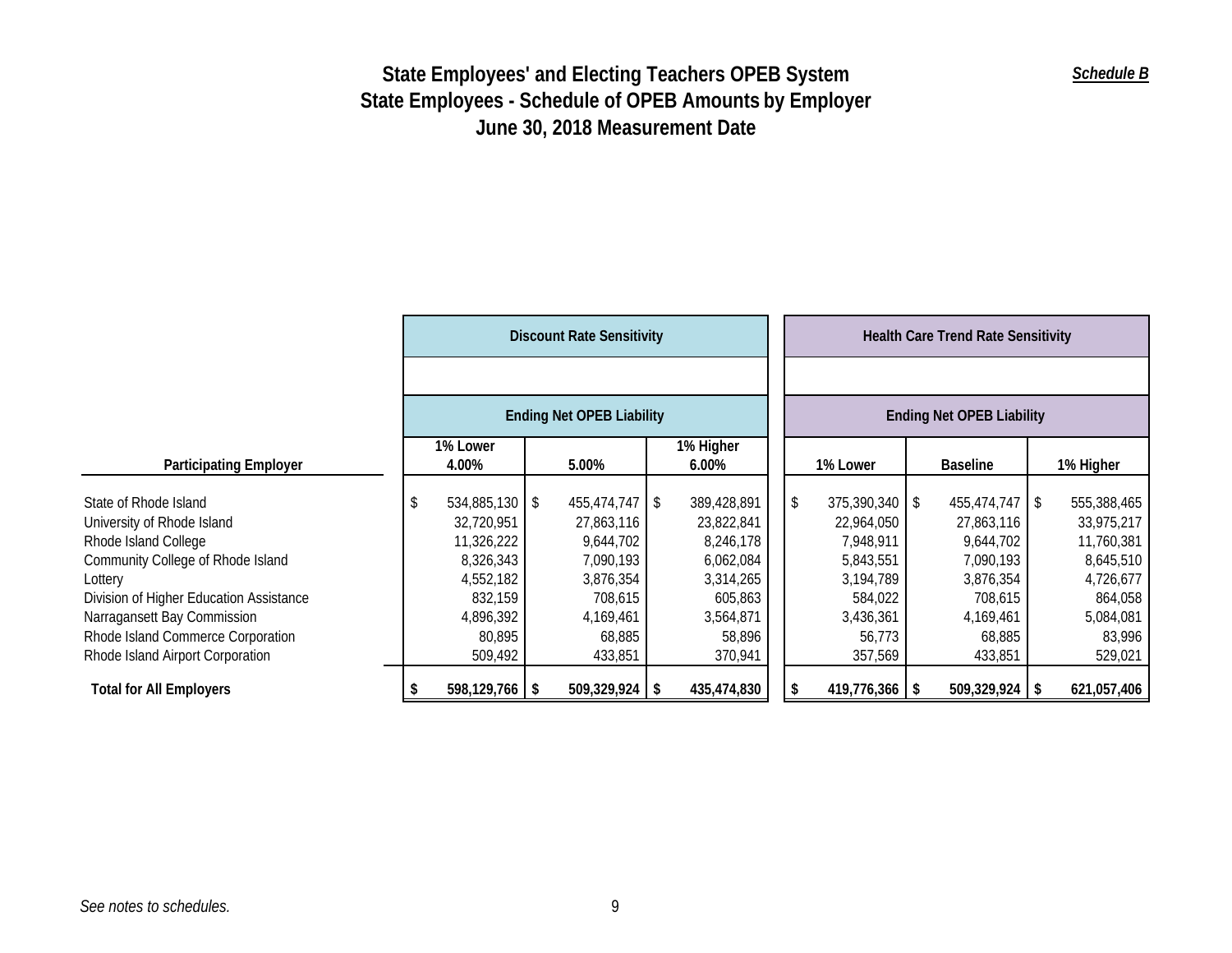## **State Employees' OPEB Cost-Sharing Plan**

## **NOTES TO THE SCHEDULES OF EMPLOYER ALLOCATIONS AND OPEB AMOUNTS BY EMPLOYER**  *June 30, 2018 Measurement Date*

#### **1. Plan Description and Governance**

The State Employees' and Electing Teachers OPEB System of Rhode Island (the System) acts as a common investment and administrative agent for OPEB benefits to be provided through various defined benefit OPEB plans. The System is administered by the trustees of the System which was authorized, created and established as an independent OPEB board to hold and administer, in trust, the funds of the OPEB System.

Each plan's assets are accounted for separately and may be used only for the payment of benefits to the members of that plan, in accordance with the terms of that plan.

The State Employees' Plan (the Plan) was established and placed under the management of the System for the purpose of providing OPEB benefits for employees of the State of Rhode Island under the provisions of chapters of the Rhode Island General Laws.

The Plan covers most State employees other than certain personnel at the State colleges and university (principally faculty and administrative personnel). Membership in the plan is mandatory for all covered State employees.

Certain employees of the Rhode Island Airport Corporation (hired before July 1, 1993), the Rhode Island Commerce Corporation (active contributing members and employees of the Department of Economic Development before October 31, 1995 who elected to continue membership) and, the Narragansett Bay Water Quality District Commission (members of a collective bargaining unit) are also covered and have the same benefits as State employees.

#### **2. Schedules of Employer Allocations**

The Schedules of Employer Allocations reflect employer contributions recognized for the fiscal year ended June 30, 2018 consistent with contributions reflected within the Plan's financial statements. These employer contribution amounts are the basis for allocating the OPEB amounts to each employer.

The percentages included in the Schedule of Employer Allocations have been rounded to 8 decimal places.

#### **3. Schedules of OPEB Amounts by Employer**

The Schedules of OPEB Amounts by Employer were prepared by the Plan's actuary using amounts from (1) the Plan's fiscal 2018 financial statements, (2) Required Supplementary Information Schedules prepared in accordance with the requirements of GASB Statement No. 74, and (3) certain data from the actuarial valuation of the Plan performed at June 30, 2017 rolled-forward to June 30, 2018. These schedules utilize the proportionate employer contribution schedules detailed in the Schedule of Employer Allocations to apportion each employer's amounts for the cost-sharing plan. The allocation of OPEB expense also includes any changes in proportion between years which are reflected as deferred outflows/inflows and recognized over the remaining service lives of the members.

The Schedules of OPEB Amounts by Employer include the sensitivity of the net OPEB liability to changes in the discount rate as well as the sensitivity of the net OPEB obligation to changes in the healthcare cost trend rate. The following presents the net OPEB liability of the employers calculated using the discount rate of 5.0 percent, as well as what the employers' net OPEB liability would be if it were calculated using a discount rate that is 1-percentage-point lower or 1-percentage-point higher than the current rate. Additionally, the following presents the net OPEB liability of the employers calculated using the baseline health care trend rate, as well as what the employers' net OPEB liability would be if it were calculated using a healthcare trend rate that is 1-percentage-point lower or 1-percentage-point higher than the baseline rate.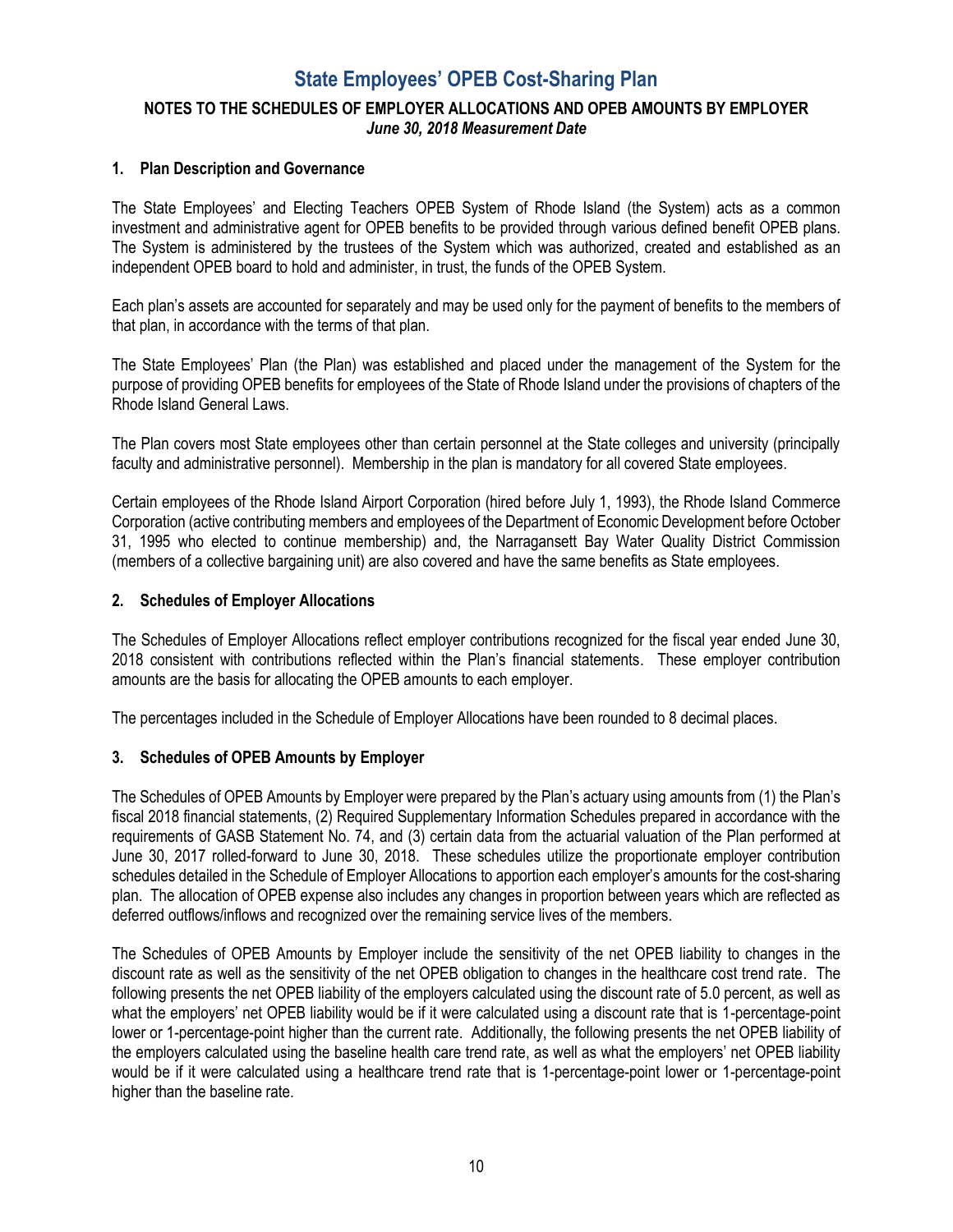## **State Employees' OPEB Cost-Sharing Plan**

### **NOTES TO THE SCHEDULES OF EMPLOYER ALLOCATIONS AND OPEB AMOUNTS BY EMPLOYER**  *June 30, 2018 Measurement Date*

#### **3. Schedules of OPEB Amounts by Employer (continued)**

#### **Net OPEB Liability – Sensitivity Analyses**

| 1.00% Decrease | Current<br><b>Discount Rate</b> |                                                                      |
|----------------|---------------------------------|----------------------------------------------------------------------|
|                |                                 |                                                                      |
|                |                                 | 1.00% Increase                                                       |
| 4.00%          | 5.00%                           | $6.00\%$                                                             |
| \$             |                                 | 435,474,830<br>- \$                                                  |
|                |                                 |                                                                      |
| 1.00% Lower    | <b>Baseline</b>                 | 1.00% Higher                                                         |
|                |                                 | 621,057,406                                                          |
|                | \$                              | 598,129,766 \$<br>509,329,924<br>419,776,366<br>509,329,924 \$<br>-S |

#### **4. Relationship to the Plan Financial Statements**

The components associated with OPEB expense and deferred outflows and inflows of resources have been determined based on the net increase in fiduciary net position as reflected for the State Employees Plan in the System's financial statements and consistent with the requirements of GASB Statements No. 74 and 75.

### **5. Summary of Significant Accounting Policies**

**Basis of Accounting –** The underlying information to prepare the allocation schedules is based on the System's financial statements as of and for the year ended June 30, 2018. The financial statements of the System are prepared on the accrual basis of accounting. Under this method, revenues are recorded when earned and expenses are recorded when incurred. Employer Plan member contributions are recognized in the period in which the wages, subject to required contributions, are earned for the performance of duties for covered employment. Employer contributions to the Plan are recognized when due and the employer has made a formal commitment to provide the contributions.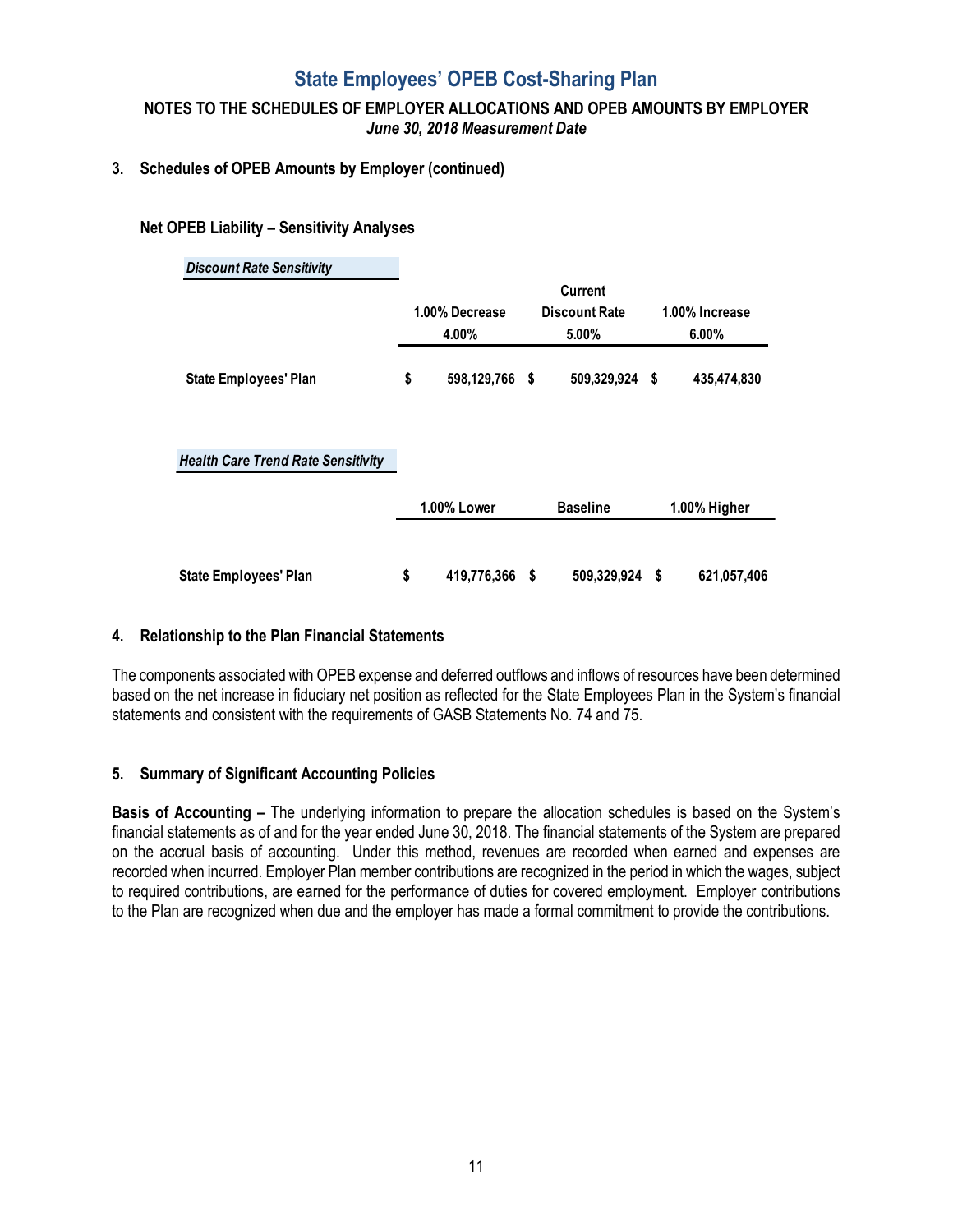## **State Employees' OPEB Cost-Sharing Plan**

### **NOTES TO THE SCHEDULES OF EMPLOYER ALLOCATIONS AND OPEB AMOUNTS BY EMPLOYER**  *June 30, 2018 Measurement Date*

#### **6. Net OPEB Liability**

The components of the net OPEB liability of the employers participating in the State Employees' OPEB Plan at June 30, 2018 were as follows:

| Fiscal Year Ended June 30, 2018                                                                    |   | <b>State Employee</b><br>Plan             |
|----------------------------------------------------------------------------------------------------|---|-------------------------------------------|
| <b>Total OPEB Liability</b><br>Plan Fiduciary Net Position<br><b>Employers' Net OPEB Liability</b> | S | 690,639,837<br>181,309,913<br>509,329,924 |
| Plan Fiduciary Net Position as a<br>percentage of the total OPEB Liability                         |   | 26.25%                                    |

#### **7. Actuarial methods and assumptions**

The total OPEB liability was determined by actuarial valuations performed as of June 30, 2017 and rolled-forward to June 30, 2018 using the following actuarial assumptions, applied to all periods included in the measurement.

Actuarial Cost Method - Entry Age Normal - the Individual Entry Age Actuarial Cost methodology is used.

Amortization Method - Level Percent of Payroll – Closed

State Employees - Equivalent Single Remaining Amortization Period - 19 years at June 30, 2017

Investment Rate of Return - 5.00%

Projected Salary Increases – state employees - 3.00% to 6.00%

Mortality – state employees:

Male Employees: RP-2014 Combined Healthy for Males with Blue Collar adjustment, projected with MP 2016 ultimate rates.

Female Employees: RP-2014 Combined Healthy for Females, projected with MP 2016 ultimate rates.

Inflation - 2.75%

Rates of separation from service range from 16% in the first year of employment to 0% after 25 years.

State employee rates of retirement are based on pension eligibility.

The health care trend rates used in the valuation ranged from 9.00% in fiscal 2018 and then decreasing annually to 3.5% in fiscal year 2031 and later.